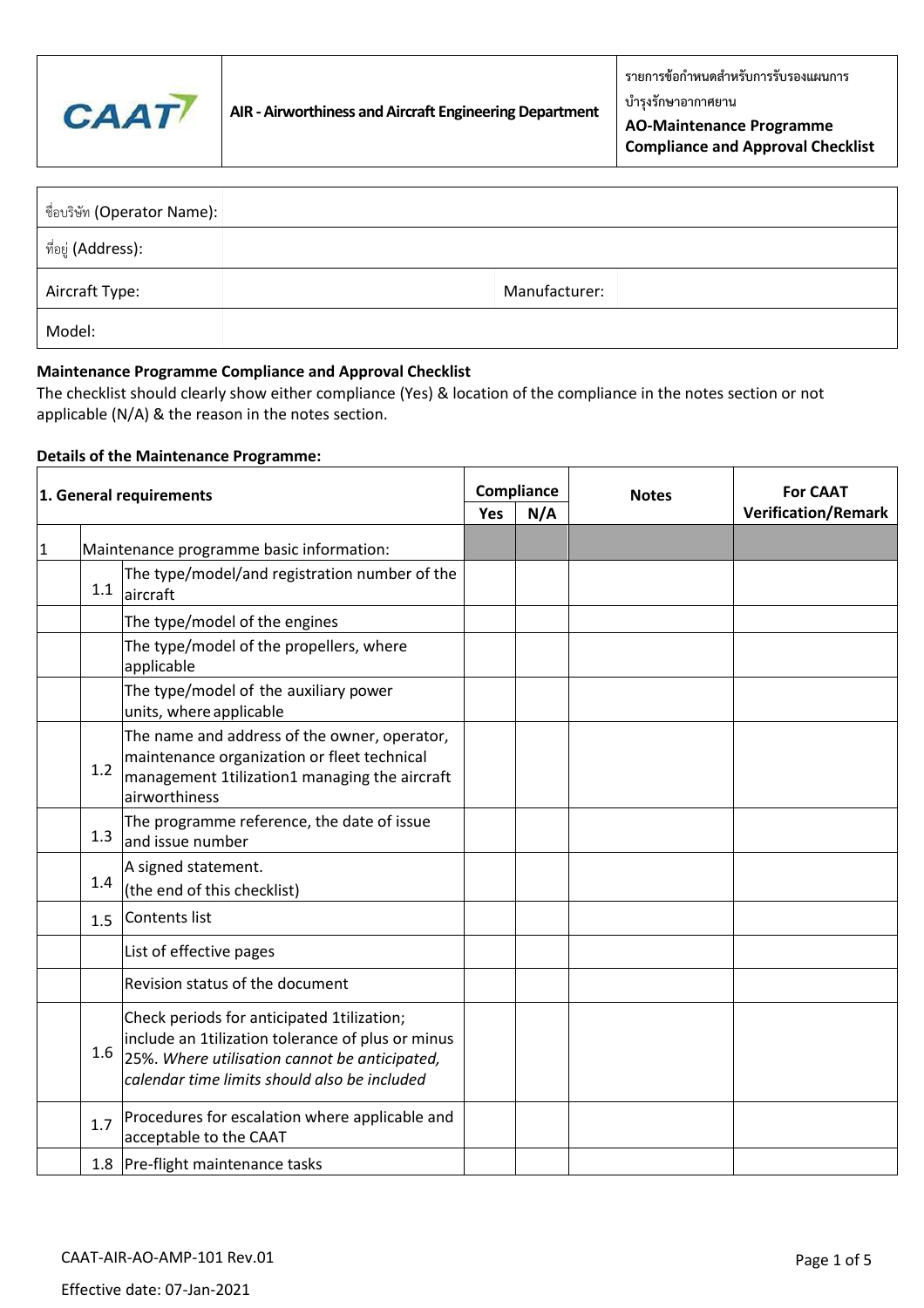

**รายการข้อก าหนดส าหรับการรับรองแผนการ**

**บ ารุงรักษาอากาศยาน**

**AO-Maintenance Programme Compliance and Approval Checklist**

| 1. General requirements |                                                                                                                                                                                                                              |  | Compliance | <b>Notes</b> | <b>For CAAT</b>            |
|-------------------------|------------------------------------------------------------------------------------------------------------------------------------------------------------------------------------------------------------------------------|--|------------|--------------|----------------------------|
|                         |                                                                                                                                                                                                                              |  | N/A        |              | <b>Verification/Remark</b> |
| 1.9                     | The tasks and the periods (intervals/<br>frequencies) at which inspections should be<br>carried out, including type and degree of<br>inspection of the following, together with the<br>associated systems and installations: |  |            |              |                            |
|                         | a. Aircraft                                                                                                                                                                                                                  |  |            |              |                            |
|                         | b. Engine(s)                                                                                                                                                                                                                 |  |            |              |                            |
|                         | c. APU                                                                                                                                                                                                                       |  |            |              |                            |
|                         | d. Propeller(s)                                                                                                                                                                                                              |  |            |              |                            |
|                         | e. Components                                                                                                                                                                                                                |  |            |              |                            |
|                         | f. Accessories                                                                                                                                                                                                               |  |            |              |                            |
|                         | g. Equipment                                                                                                                                                                                                                 |  |            |              |                            |
|                         | h. Instruments                                                                                                                                                                                                               |  |            |              |                            |
|                         | i. Electrical and radio apparatus                                                                                                                                                                                            |  |            |              |                            |
|                         | 1.10 The periods at which components should be:                                                                                                                                                                              |  |            |              |                            |
|                         | a. Checked                                                                                                                                                                                                                   |  |            |              |                            |
|                         | b. Cleaned                                                                                                                                                                                                                   |  |            |              |                            |
|                         | c. Lubricated                                                                                                                                                                                                                |  |            |              |                            |
|                         | d. Replenished                                                                                                                                                                                                               |  |            |              |                            |
|                         | e. Adjusted                                                                                                                                                                                                                  |  |            |              |                            |
|                         | f. Tested                                                                                                                                                                                                                    |  |            |              |                            |
|                         | Details of ageing aircraft system requirements<br>1.11 with any specified Sampling Programmes, if<br>applicable                                                                                                              |  |            |              |                            |
|                         | Details of specific structure maintenance<br>1.12 programmes issued by TCH, if applicable,<br>including but not limited to:                                                                                                  |  |            |              |                            |
|                         | a. Damage Tolerance and Supplemental<br>Structural Inspection Programmes (SSID)                                                                                                                                              |  |            |              |                            |
|                         | b. Maintenance requirement resulting from<br>Service Bulletin review performed by the<br><b>TCH</b>                                                                                                                          |  |            |              |                            |
|                         | c. Corrosion prevention and control                                                                                                                                                                                          |  |            |              |                            |
|                         | d. Repair Assessment                                                                                                                                                                                                         |  |            |              |                            |
|                         | e. Widespread Fatigue Damage                                                                                                                                                                                                 |  |            |              |                            |
|                         | 1.13a Details of CDCCLs                                                                                                                                                                                                      |  |            |              |                            |
|                         | 1.13b Details of EWIS items                                                                                                                                                                                                  |  |            |              |                            |
|                         | Statement of the limit of validity for the                                                                                                                                                                                   |  |            |              |                            |
|                         | 1.14 Structural Maintenance Programme in 1.12, if<br>applicable, in terms of flight cycles / flying<br>hours calendar time                                                                                                   |  |            |              |                            |
| 1.15                    | The periods at which overhauls should be made                                                                                                                                                                                |  |            |              |                            |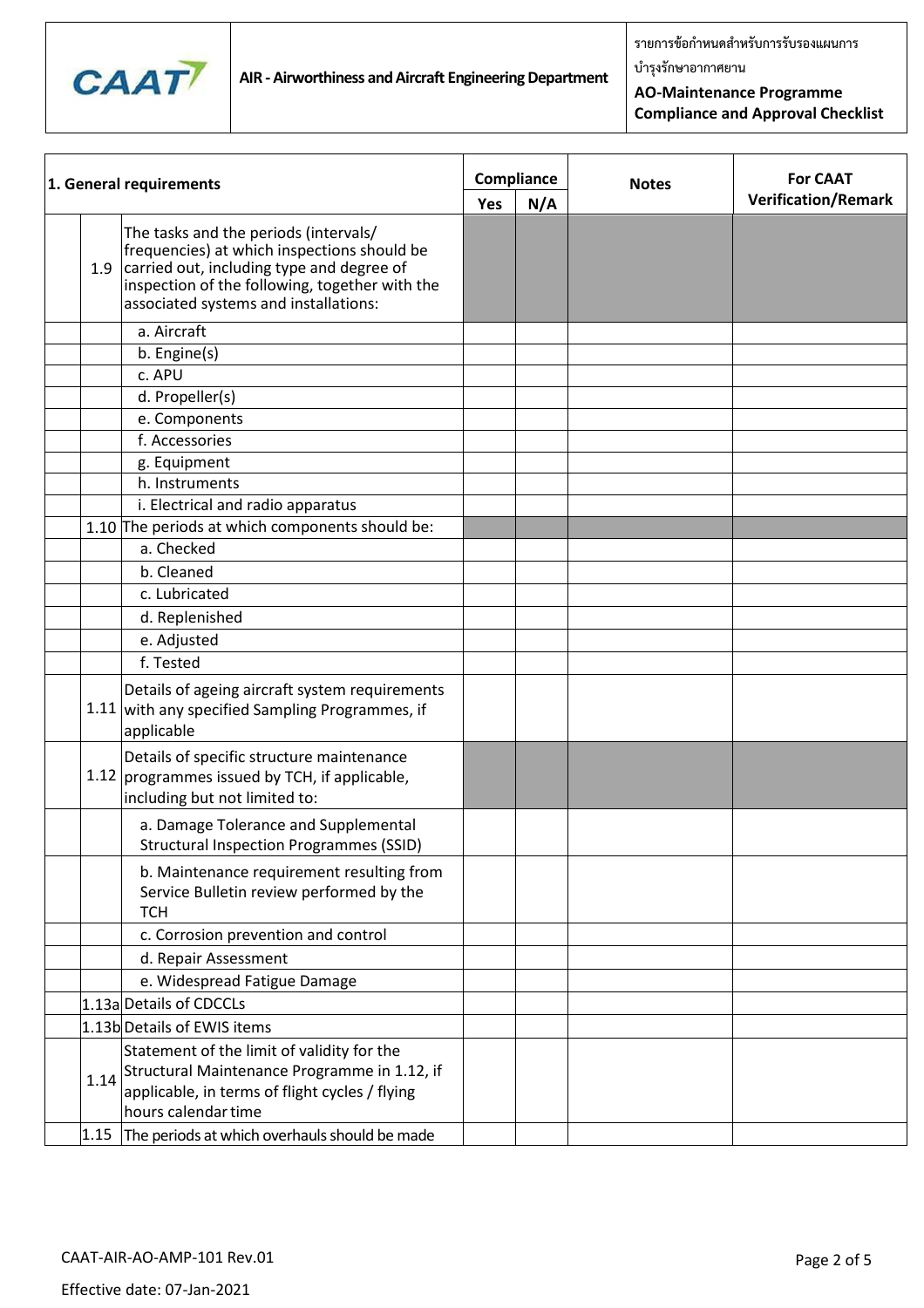

**บ ารุงรักษาอากาศยาน**

**AO-Maintenance Programme Compliance and Approval Checklist**

| 1. General requirements (cont'd) |                                                                                                                                                                                   | Compliance |     | <b>Notes</b> | <b>For CAAT</b>            |  |
|----------------------------------|-----------------------------------------------------------------------------------------------------------------------------------------------------------------------------------|------------|-----|--------------|----------------------------|--|
|                                  |                                                                                                                                                                                   |            | N/A |              | <b>Verification/Remark</b> |  |
| 1.16                             | A cross-reference to other documents related to:                                                                                                                                  |            |     |              |                            |  |
|                                  | a. Mandatory life limitations                                                                                                                                                     |            |     |              |                            |  |
|                                  | b. Certification Maintenance<br>Requirements (CMR's), if applicable                                                                                                               |            |     |              |                            |  |
|                                  | c. Airworthiness Directives (AD)                                                                                                                                                  |            |     |              |                            |  |
|                                  | d. Specific identification of the above items<br>mandatory status                                                                                                                 |            |     |              |                            |  |
|                                  | 1.17 Reliability Programme                                                                                                                                                        |            |     |              |                            |  |
|                                  | A statement that practices and procedures<br>1.18 should be the standards specified by the TCH's<br>maintenance instructions                                                      |            |     |              |                            |  |
|                                  | The definition of each inspection type<br>$1.19$ should be provided in a section                                                                                                  |            |     |              |                            |  |
| 2. Schedule basis.               |                                                                                                                                                                                   |            |     |              |                            |  |
| 2.1                              | Is the Maintenance Schedule based upon the MRB<br>report, the TCH's Maintenance Planning Document<br>or Chapter 5 of the Maintenance Manual?                                      |            |     |              |                            |  |
| 2.2                              | For newly type-certificated aircraft/<br>comprehensively appraise the manufacturer's<br>recommendations (MRB report) and other<br>applicable continuing airworthiness information |            |     |              |                            |  |
| 2.3                              | For existing aircraft types, comparisons with<br>Maintenance programme previously approved                                                                                        |            |     |              |                            |  |
| 2.4                              | ALIs, CMRs, and CDCCLs, etc                                                                                                                                                       |            |     |              |                            |  |
| 3. Amendments.                   |                                                                                                                                                                                   |            |     |              |                            |  |
| 3.1                              | Amendments (revisions) to reflect changes:                                                                                                                                        |            |     |              |                            |  |
|                                  | a. In the TCH's recommendations                                                                                                                                                   |            |     |              |                            |  |
|                                  | b. Introduced by modifications                                                                                                                                                    |            |     |              |                            |  |
|                                  | c. Introduced by repairs                                                                                                                                                          |            |     |              |                            |  |
|                                  | d. Discovered by service experience                                                                                                                                               |            |     |              |                            |  |
|                                  | e. As required by CAAT                                                                                                                                                            |            |     |              |                            |  |
|                                  | 4. Permitted variations to maintenance periods<br>(see CAAT announcement)                                                                                                         |            |     |              |                            |  |
| 4.1                              | Vary the periods through a procedure approved<br>by the CAAT?                                                                                                                     |            |     |              |                            |  |
| 4.2                              | Vary the periods with the approval of CAAT<br>(See CAAT announcement)                                                                                                             |            |     |              |                            |  |
|                                  | 5. Periodic review of maintenance schedule contents.                                                                                                                              |            |     |              |                            |  |
| 5.1                              | Periodic review to ensure that the Maintenance<br>Schedule reflects current:                                                                                                      |            |     |              |                            |  |
|                                  | a. TCH's recommendations                                                                                                                                                          |            |     |              |                            |  |
|                                  | b. Revisions to the MRB report if applicable                                                                                                                                      |            |     |              |                            |  |
|                                  | c. Mandatory requirements                                                                                                                                                         |            |     |              |                            |  |
|                                  | d. Maintenance needs of the aircraft                                                                                                                                              |            |     |              |                            |  |
|                                  | 5.2 Annual review defined                                                                                                                                                         |            |     |              |                            |  |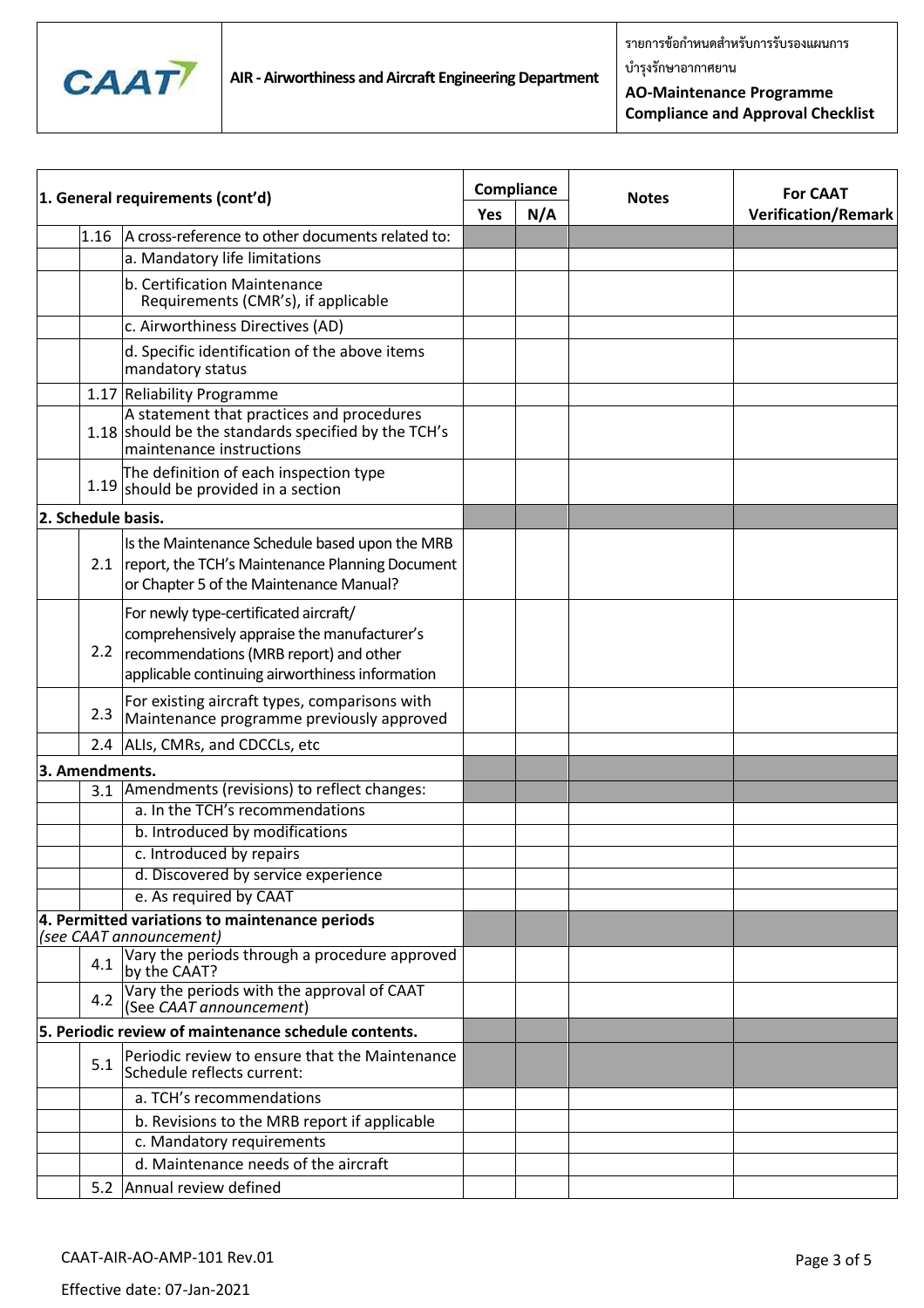

**รายการข้อก าหนดส าหรับการรับรองแผนการ**

**บ ารุงรักษาอากาศยาน**

**AO-Maintenance Programme Compliance and Approval Checklist**

|  | <b>6. CAAT required items</b> |                                                                          | Compliance                                                                                                     |     |              | For CAAT            |  |
|--|-------------------------------|--------------------------------------------------------------------------|----------------------------------------------------------------------------------------------------------------|-----|--------------|---------------------|--|
|  |                               |                                                                          | Yes                                                                                                            | N/A | <b>Notes</b> | Verification/Remark |  |
|  | 6.1                           | Details of who may issue a CRS                                           |                                                                                                                |     |              |                     |  |
|  | 6.2                           | Define which inspections/checks are considered<br>to be base maintenance |                                                                                                                |     |              |                     |  |
|  | 6.3                           |                                                                          | Maintenance Requirements, in the<br>absence of manufacturer's recommendations.<br>(See CAAT ENG-01 Appendix D) |     |              |                     |  |
|  |                               | 6.3.1                                                                    | Aircraft battery capacity check/ deep cycle                                                                    |     |              |                     |  |
|  |                               | 6.3.2                                                                    | <b>Emergency equipment</b>                                                                                     |     |              |                     |  |
|  |                               | 6.3.3                                                                    | Emergency escape provisions:                                                                                   |     |              |                     |  |
|  |                               |                                                                          | a. Portable valise type life-rafts                                                                             |     |              |                     |  |
|  |                               |                                                                          | b. Door & escape chutes / slides                                                                               |     |              |                     |  |
|  |                               |                                                                          | c. Emergency exits / hatches                                                                                   |     |              |                     |  |
|  |                               | 6.3.4                                                                    | <b>Flexible hoses</b>                                                                                          |     |              |                     |  |
|  |                               | 6.3.5                                                                    | Fuel / oil system contamination checks                                                                         |     |              |                     |  |
|  |                               | 6.3.6                                                                    | Pressure vessels                                                                                               |     |              |                     |  |
|  |                               | 6.3.7                                                                    | Seat belts and harnesses                                                                                       |     |              |                     |  |
|  |                               | 6.3.8                                                                    | <b>CAAT Airworthiness Requirement</b><br>- applicability                                                       |     |              |                     |  |
|  |                               | 6.3.9                                                                    | Vital points and control systems                                                                               |     |              |                     |  |
|  |                               | 6.3.10                                                                   | Maintenance applicable to special<br>operational approvals, if applicable:                                     |     |              |                     |  |
|  |                               |                                                                          | <b>AWO</b>                                                                                                     |     |              |                     |  |
|  |                               |                                                                          | <b>RVSM</b>                                                                                                    |     |              |                     |  |
|  |                               |                                                                          | <b>ETOPS</b>                                                                                                   |     |              |                     |  |
|  |                               |                                                                          | <b>MNPS</b>                                                                                                    |     |              |                     |  |
|  |                               |                                                                          | Transport of dangerous goods                                                                                   |     |              |                     |  |
|  |                               |                                                                          | Other (Specify)                                                                                                |     |              |                     |  |
|  |                               | 6.3.11                                                                   | Customer furnished equipment                                                                                   |     |              |                     |  |
|  |                               |                                                                          | Engine & APU condition<br>6.3.12 monitored maintenance                                                         |     |              |                     |  |
|  |                               | 6.3.13                                                                   | Mandatory requirements as listed in<br><b>CAAT Airworthiness Directive.</b>                                    |     |              |                     |  |
|  |                               |                                                                          | 6.3.14   Flight recorder systems (FDR, CVR)                                                                    |     |              |                     |  |
|  |                               | 6.3.15                                                                   | Mode "S" transponder ICAO 24-bit<br>aircraft addresses                                                         |     |              |                     |  |
|  |                               | 6.3.16                                                                   | In-flight entertainment systems                                                                                |     |              |                     |  |

### **For AOC For CAAT Staff**

| Completed by:  | (Name)     | Accepted by CAAT:    | (AIR Inspectors Sign) |
|----------------|------------|----------------------|-----------------------|
|                | (Position) | AIR Inspectors name: |                       |
| Sign and Date: |            | Date of Acceptance:  |                       |